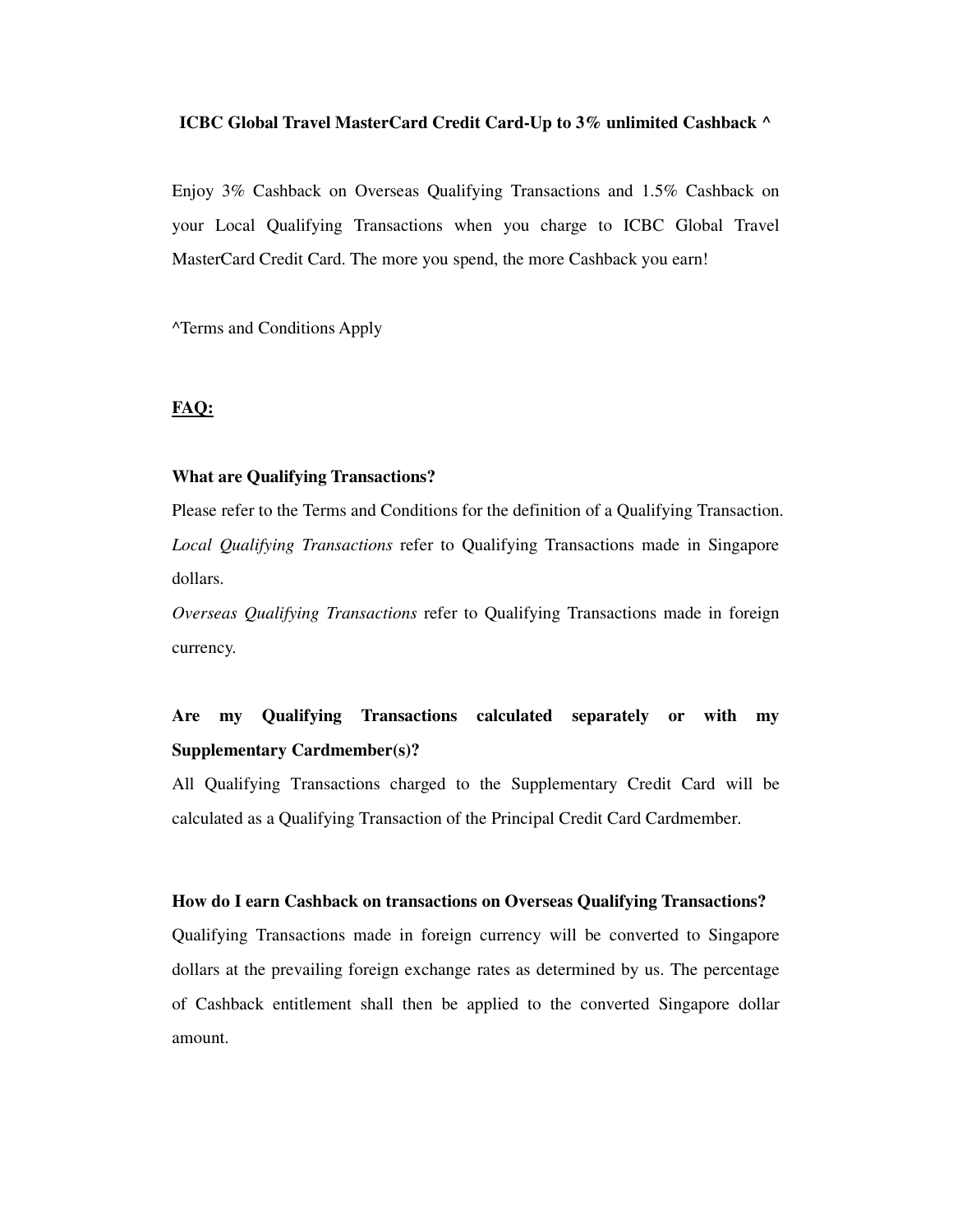#### **In what circumstances will I not be entitled to the Cashback?**

The Qualifying Transactions on your Card will be accumulated for calculation of Cashback entitlement on a monthly basis based on the posted transactions on your monthly statement. All spending on the Credit Card must be fully paid before the payment due date  $(25<sup>th</sup>$  of the following month or any other date specified by the Bank from time to time). Otherwise we reserve the right to debit and/or set-off the Cashback from your ICBC Credit Card or any other accounts you may have with us. You will also not be entitled to the Cashback if any of your ICBC Credit Cards are no longer in good standing or otherwise under any other circumstances as determined by us as ineligible.

#### **When can I expect to receive the Cashback?**

The Cashback will be credited into the Card Account within 30 business days from the end of month.

### **How do I use the Cashback?**

Cashback earned in that calendar month shall only be used to offset Singapore dollar transactions incurred in the following calendar month.

## **Do the cancelled, void or reversed transactions affect how much Cashback I will be entitled to?**

Yes, cancelled, void and reversed transactions will not be entitled to receive Cashback. Further, the Bank will offset a Qualifying Transaction or debit the Card Account of an equivalent amount of any Cashback paid on a Qualifying Transaction that is subsequently cancelled, void or reversed.

For example, if you make a Qualifying Transaction of S\$400 in June and subsequently cancel the transaction in August after Cashback has been awarded to you, the Bank will offset Qualifying Transaction(s) of an equivalent amount in August. If you do not have sufficient Qualifying Transaction(s) to meet the amount of the cancelled transaction, the Bank shall debit the equivalent amount of Cashback that has been awarded from your Card Account.